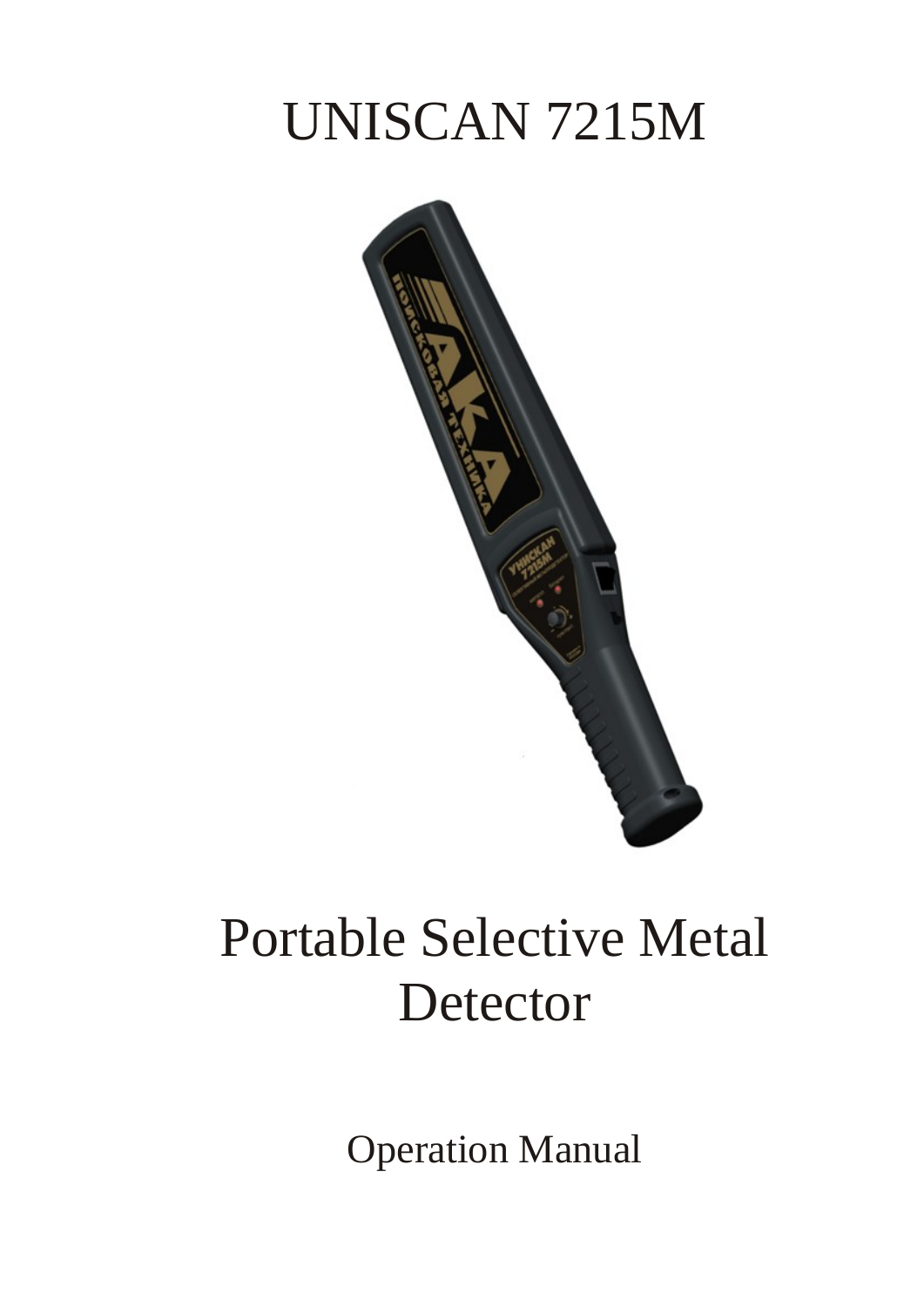## **1. GENERAL INFORMATION**

UNISCAN portable eddy-current metal detector is designed to search for metal objects in dielectric and low conductive media.

The detector can be applied:

- by the departments of the Ministry of Internal Affairs, security services of banks, companies, at customs to view things in order to identify weapons and firearms, explosives, contraband, as well as to inspect the premises of walls and furniture in order to identify the variety of metal inclusions.

- by military field medical services to locate bullets and shrapnel in human body;

- in construction to determine the position of valves, electrical wiring, etc.

- in archeology.

The metal detector is designed to operate under the following conditions:

- Ambient temperature from -15 °C to +45 °C:
- Relative humidity of up to 98% at temperature of  $+25$  °C;
- Atmospheric pressure from 630 to 800 mm Hg.

## **2. MAIN TECHNICAL CHARACTERISTICS**

Maximum detection range of metal objects, sm:

| Makarov gun            |  |
|------------------------|--|
| Drain hatch            |  |
| Screw $M3\times7$      |  |
| Brass disk $25\times1$ |  |

Technical characteristics:

| Dimensions, mm                                | 400x145x35                |
|-----------------------------------------------|---------------------------|
| Power source                                  | DC 9V (6F22 type battery) |
| Continuous operation time powered by fresh    | 40                        |
| 6F22 type battery, at least, hours            |                           |
| Weight, up to, g                              | 260                       |
| Alarm type                                    | Audible and visual        |
| Sensory decrement at low battery from 9 to 7V | none                      |
| Operating temperature range, $\degree$ C      | $-15+45$                  |
| Threshold of low battery automatic audio      | $7.2 \pm 0.3$             |
| signal, V                                     |                           |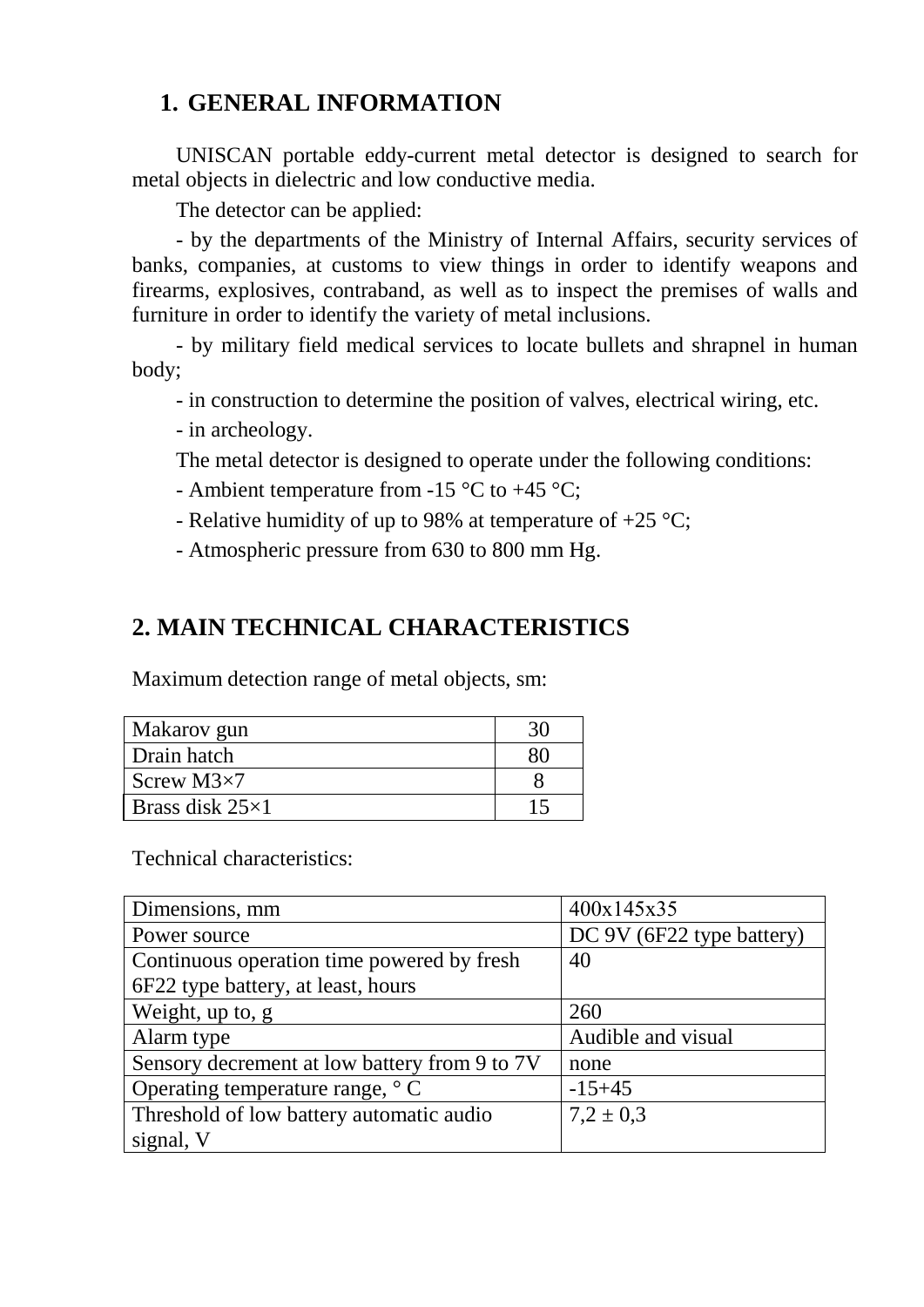### **Selection parameters:**

The detector allows it to distinguish Makarov gun from any portable household item made of non-ferrous metals.

#### **3. OVERLOOK**

Detector's Appearance

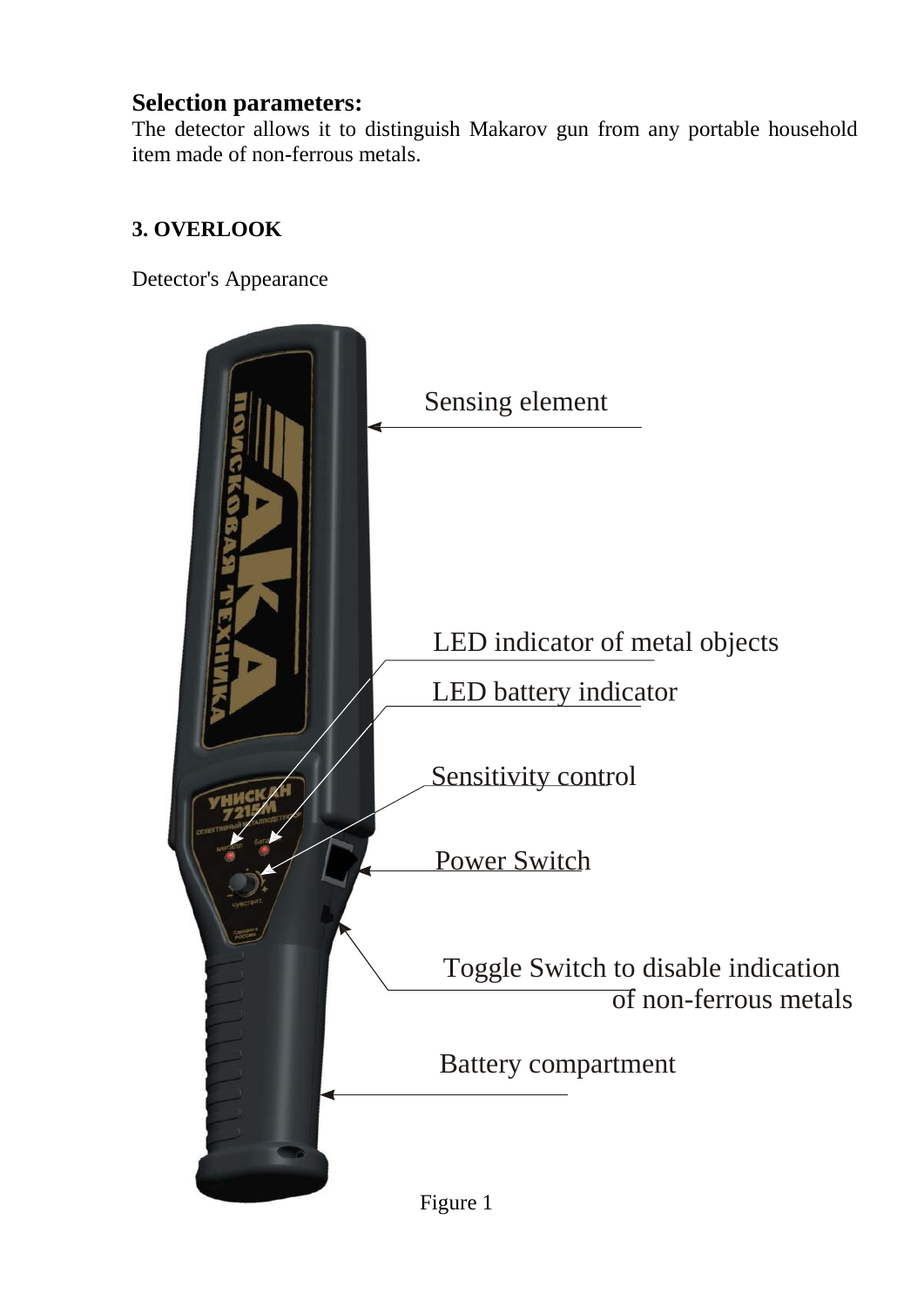UNISCAN is a selective eddy-current metal detector with compensated eddycurrent converter. Signal of metal objects' detection is produced by sending a signal to the built-in piezoelectric transducer and the LED indicator. The device is also equipped with LED automatic monitoring of battery discharge. When discharge level is below (7,2) V, the detector starts producing intermittent light and sound signals.

In case of detecting a ferromagnetic object (e.g., a Makarov gun), the device produces monotonous signal of 2-3 kHz frequency. In case of detecting a nonferrous metal object (aluminum, copper, gold, etc.), light and sound indication is intermittent (nightingale trill).

The detector does not distinguish objects with large contours of eddy currents according to metal grades, i.e. bulky items (pit covers, network of reinforced concrete structures, body armor). However, these items are identified by the user according to the detection range. In this case, this value can be up to 80 cm. The device has a dynamic operation mode, i.e. metal object is detected when moving the detector over this object.

UNISCAN has the following controls (Figure 1) and indication:

- Power Switch
- Operation Sensitivity Control
- LED Power Indicator
- LED Indicator of metal objects
- Toggle Switch to disable indication of non-ferrous metals

#### **4. PREPARATION AND OPERATION ORDER**

Remove battery compartment cover and install the battery. Turn on the device. This should be followed by a sound signal and the LED power indicator lights up. By rotating the knob of operation sensitivity control, set the desired value of this parameter, bringing to the indicator this or that metal object (watch, coin). Recommended scanning speed while inspection is about 0.5 m/s. During inspection in order to identify firearms, do not hold the device too close to the inspected person. Recommended distance is 15- 25cm. This is because a human body has low electrical conductivity, to which the detector may react. In addition, in order to avoid false alarms it is necessary that the inspection area within a radius of 1,5-2 m is free of large metal objects (turnstiles, safes, reinforced concrete structures).

#### **5. HOW TO MAKE USE OF SELECTIVE PROPERTIES OF THE DEVICE**

The nature of electromagnetic interaction of the device sensor and a metal object is very complicated. In practice, this may lead to some ambiguities in determining the type of object material. Example. If you take a steel sheet size of 200x200 mm, and bring it down flat to the sensor device, the latter will react with 'nightingale trill',